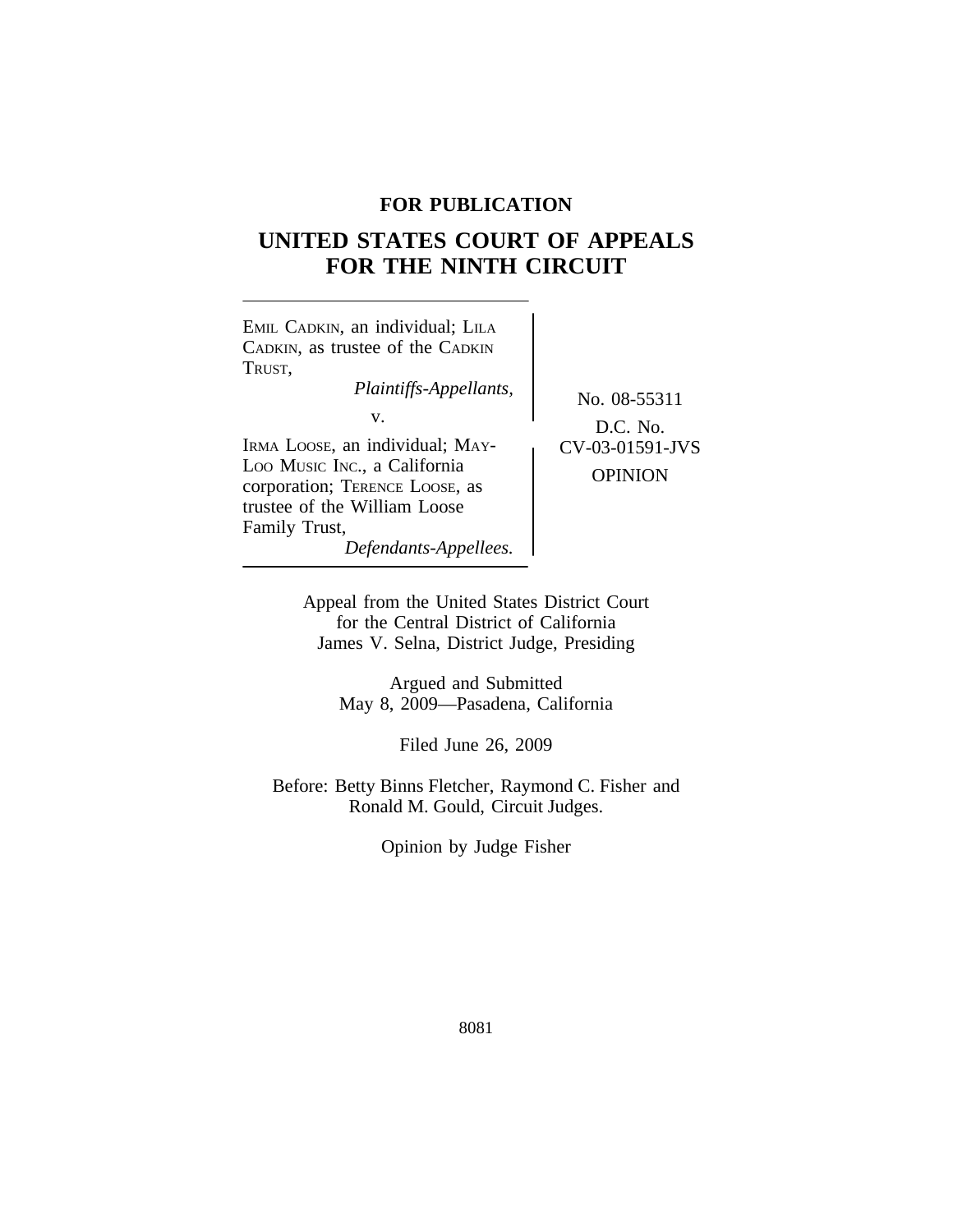8084 CADKIN v. LOOSE

## **COUNSEL**

Marty O'Toole, Law Offices of Marty O'Toole, Los Angeles, California, for the plaintiffs-appellants.

Sandra Levin (argued), Michael A. Morguess, Colantuono & Levin, P.C., Los Angeles, California, for defendant-appellee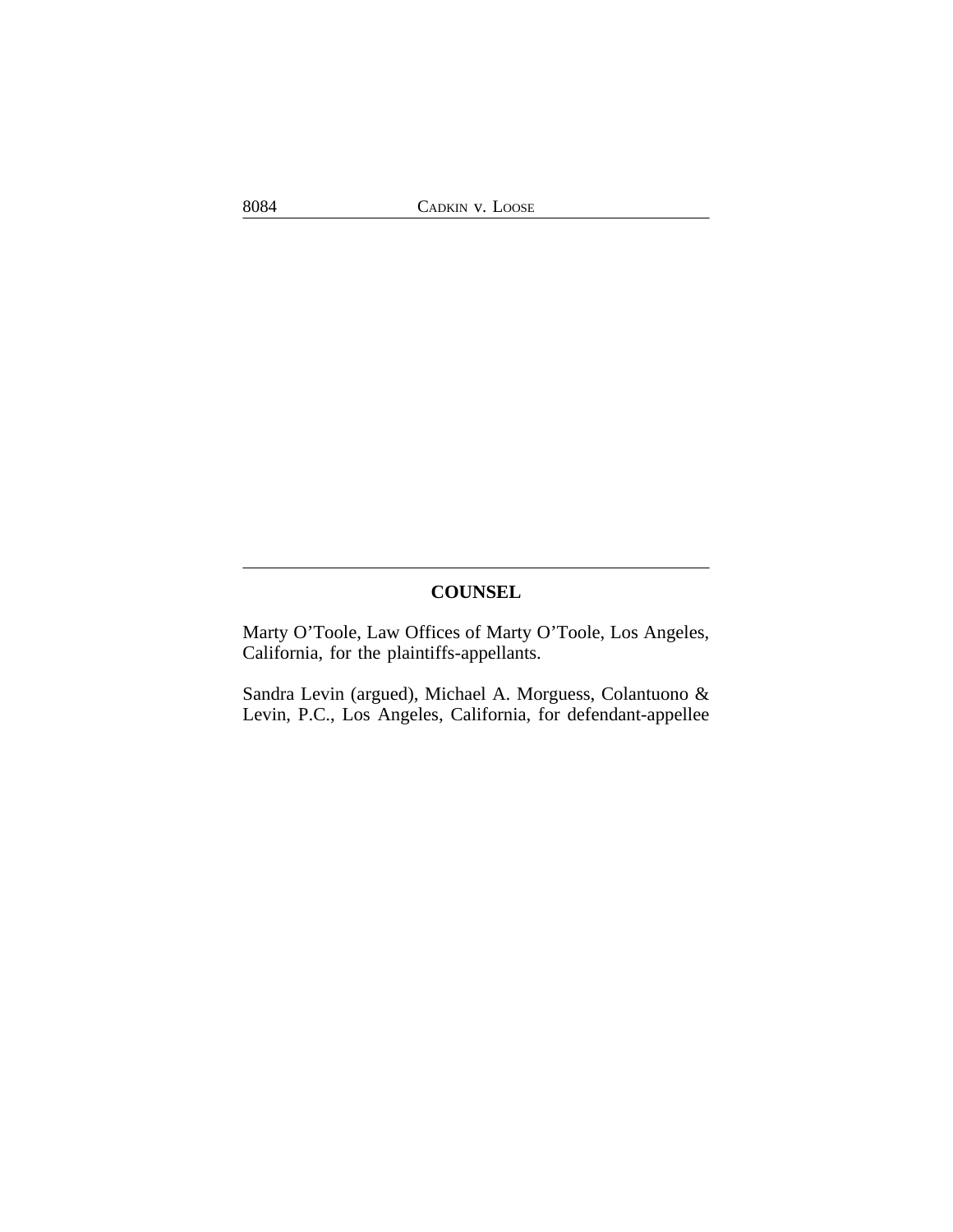CADKIN V. LOOSE 8085

Terrance Loose, as Trustee of the William Loose Family Trust.

George M Belfield, Greenberg Traurig, LLP, Santa Monica, California, for defendants-appellees Irma Loose and May-Loo Music, Inc.

#### **OPINION**

FISHER, Circuit Judge:

This appeal concerns whether a defendant is entitled to attorney's fees as a prevailing party under § 505 of the Copyright Act, 17 U.S.C. § 505, when a plaintiff voluntarily dismisses without prejudice a lawsuit containing copyright claims. In *Corcoran v. Columbia Broadcasting System, Inc.*, 121 F.2d 575, 576 (9th Cir. 1941), we held a defendant in a copyright suit was a prevailing party and was entitled to attorney's fees when the plaintiff voluntarily dismissed the complaint without prejudice after the district court granted defendant's motion for more definite statement. The Supreme Court, in the context of the Fair Housing Amendments Act (FHAA), has since held prevailing party status turns on whether there has been a "material alteration of the legal relationship of the parties," *Buckhannon Bd. & Care Home, Inc. v. W. Va. Dep't of Health & Human Res.*, 532 U.S. 598, 604 (2001) (internal quotation marks omitted), and we have held dismissal without prejudice does not alter the legal relationship of parties for the purposes of entitlement to attorney's fees under a comparable fee shifting statute, *see Oscar v. Alaska Dep't of Educ. & Early Dev.*, 541 F.3d 978, 981 (9th Cir. 2008).

We conclude *Corcoran* is clearly irreconcilable with *Buckhannon* and no longer good law. We therefore overrule *Corcoran* and hold *Buckhannon*'s material alteration test applies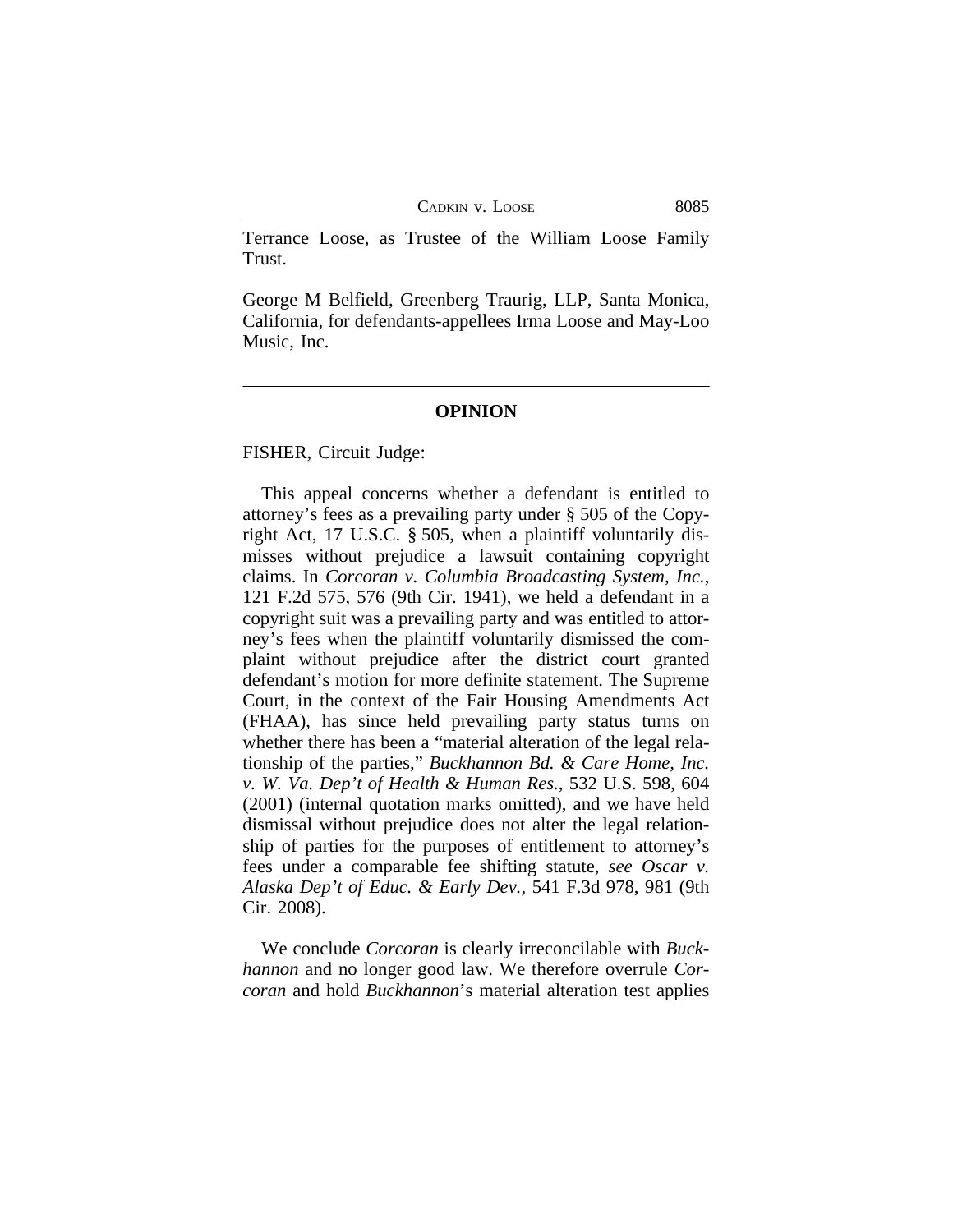8086

to § 505 of the Copyright Act. *See Miller v. Gammie*, 335 F.3d 889, 893 (9th Cir. 2003) (en banc) (holding thee-judge panel can reject prior panel opinion that is "clearly irreconcilable" with intervening Supreme Court authority). Because the plaintiffs in this lawsuit remained free to refile their copyright claims against the defendants in federal court following their voluntary dismissal of the complaint, we hold the defendants are not prevailing parties and thus not entitled to the attorney's fees the district court awarded them.**<sup>1</sup>**

#### **I. BACKGROUND**

From about 1959 until the 1970s, Emil Cadkin, sometimes solely and sometimes with William Loose, created and recorded thousands of music cues, which are short musical works used in television and movies. These cues were administered by GRH Music ("GRH"), a partnership owned by Emil Cadkin and William Loose. In the 1960s, Emil Cadkin authorized William Loose to license the music cues to third parties. At some point, Emil Cadkin formed the Cadkin Trust as owner of all his copyright interests, appointing Lila Cadkin as trustee.

William Loose incorporated May-Loo Music, Inc. to license music he controlled. The proceeds of May-Loo Music, Inc. are split between Irma Loose, William Loose's spouse, and the William Loose Family Trust, which William Loose formed to benefit his children. Terrence Loose is the trustee of the William Loose Family Trust.

<sup>&</sup>lt;sup>1</sup>Federal Rule of Civil Procedure  $41(a)(1)(B)$  explains the effect of a plaintiff's voluntary dismissal of an action: "Unless the notice or stipulation states otherwise, the dismissal is without prejudice. But if the plaintiff previously dismissed any federal- or state-court action based on or including the same claim, a notice of dismissal operates as an adjudication on the merits." Here, plaintiffs voluntarily dismissed their lawsuit against defendants and had not done so before. Thus, the dismissal was without prejudice.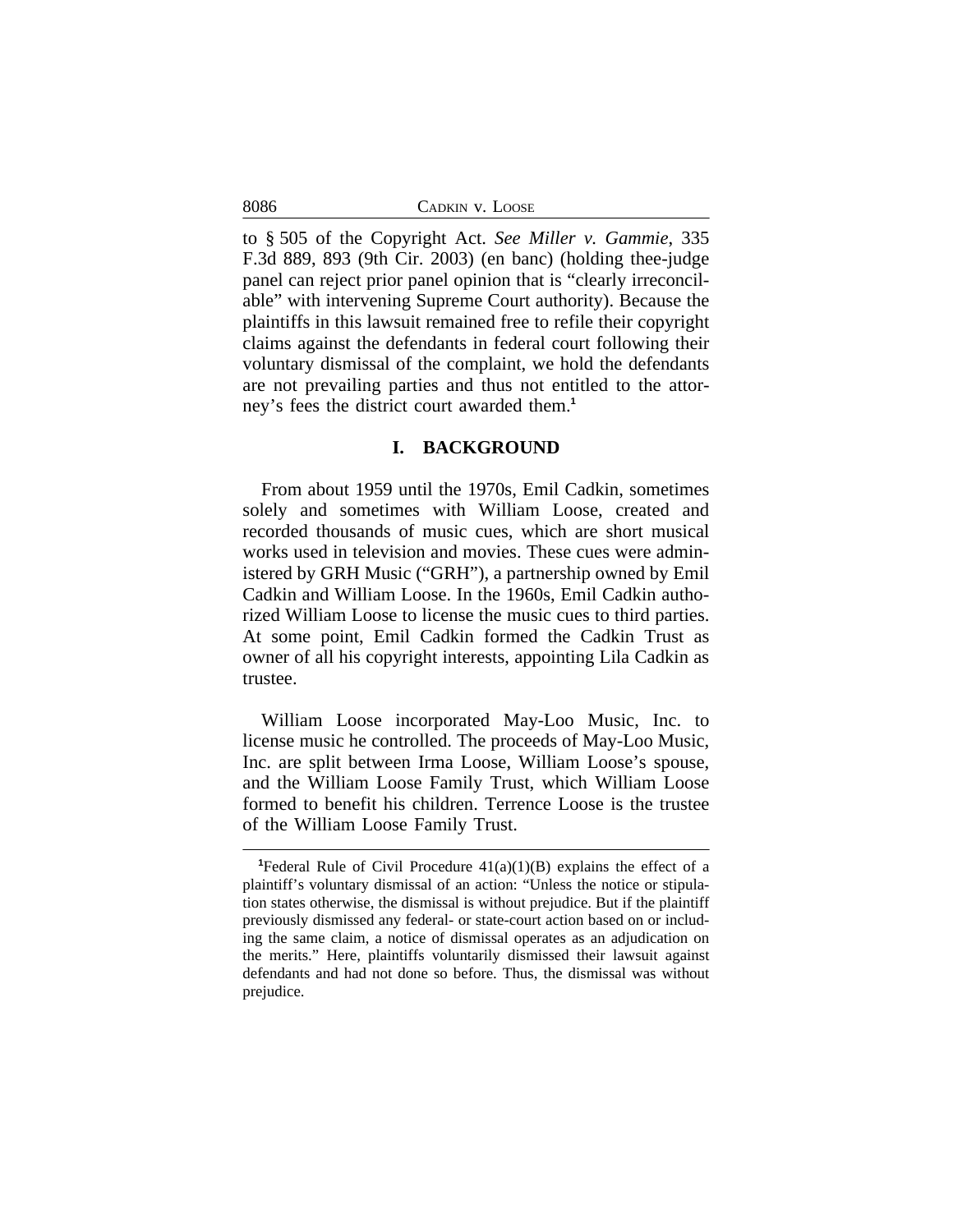| CADKIN V. LOOSE | 8087 |
|-----------------|------|
|-----------------|------|

In October 2003, Emil Cadkin and Lila Cadkin (as trustee of the Cadkin Trust) (collectively "the Cadkins") filed a complaint in federal district court against Terrence Loose (as trustee of the William Loose Family Trust) ("the Trust") and Irma Loose and May-Loo Music, Inc. (collectively "May-Loo"). The complaint alleged William Loose had removed Emil Cadkin's name as author and GRH's name as publisher from cues Emil Cadkin had composed (on his own or jointly with William Loose), incorporated those cues into the May-Loo music library with William Loose credited as the sole author and then registered those cues with the U.S. Copyright Office, thereby allowing William Loose to obtain the full royalty from the cues' use. The allegations implicated over 5000 cues. The complaint contained numerous claims for relief, including copyright infringement, false designation of origin (trademark) and various California state law claims.

After extended settlement discussions proved fruitless, the Trust and May-Loo in February 2007 filed motions to dismiss, which the district court granted in part. The district court found the state law claims were preempted by the Copyright Act, dismissing them without prejudice; found the fraud claims were not alleged with sufficient particularity, dismissing them without prejudice; and directed the Cadkins to join certain necessary parties.

The Cadkins thereafter filed a first amended complaint, which contained three claims for relief: (1) copyright infringement, (2) false designation of origin (trademark) and (3) declaratory relief. The Trust and May-Loo again moved to dismiss. The district court, relying primarily on the Cadkins' failure to cite any legal authority in their opposition and insufficient specificity in the amended complaint's factual allegations, granted the motion with leave to amend.

The Cadkins then moved to remand the case to state court, with a second amended complaint appended. The motion admitted "none of the parties herein may own the rights in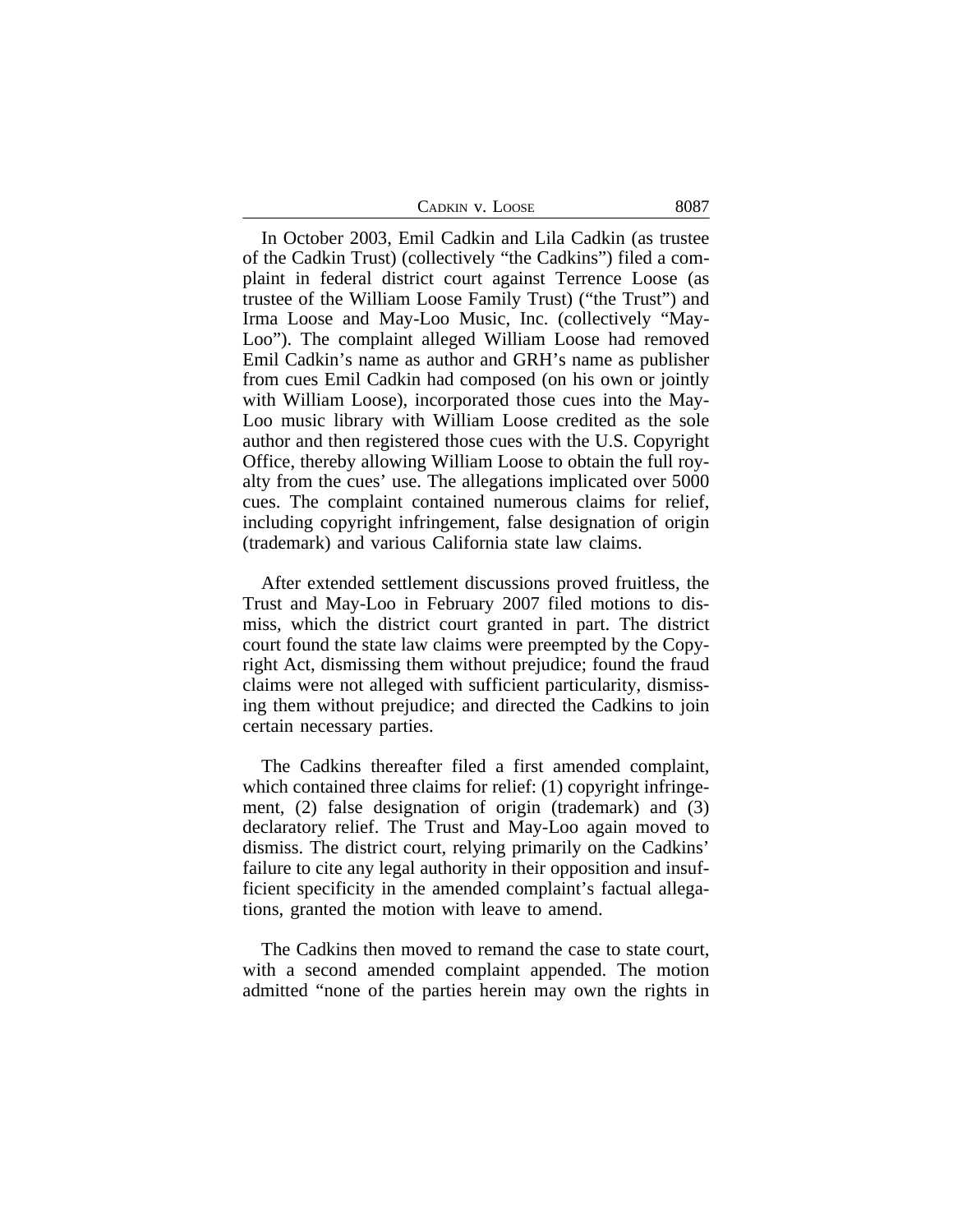| 8088 | CADKIN V. LOOSE |
|------|-----------------|
|------|-----------------|

any of the musical compositions at issue." The district court denied the motion to remand, explaining that remand was not possible when the case had been initiated in federal court. Thereafter, the parties and the district court treated the second amended complaint as the operative pleading. It contained only state law claims: declaratory judgment, unjust enrichment and accounting for profits.

The Trust and May-Loo again moved to dismiss, arguing the second amended complaint should be dismissed without leave to amend because (1) all three state law claims were preempted by the Copyright Act, (2) the factual allegations lacked specificity and (3) any federal copyright or trademark claims were waived because they were not included in the amended pleading. The Cadkins opposed the motion to dismiss and lodged a notice of voluntary dismissal under Federal Rule of Civil Procedure 41(a). The district court deferred ruling on the Trust's and May-Loo's motions to dismiss until it ruled on the Cadkins' voluntary dismissal, which was eventually entered without comment on the district court docket in October 2007.

The Trust and May-Loo then sought attorney's fees and costs (\$205,575 and \$101,180, respectively). The Trust later sought an additional \$20,000 in fees for work related to the attorney's fees motion and response. At the district court's direction, May-Loo reduced its requested fee to carve out fees attributable to work on a related lawsuit not involving the Cadkins, for a final requested amount of \$63,151.20.

The district court granted both motions and entered judgment in favor of the Trust and May-Loo on December 27, 2007, awarding \$225,575 to the Trust but not specifying the amount awarded to May-Loo. After denying the Cadkins' motion to reconsider, the court entered a second judgment on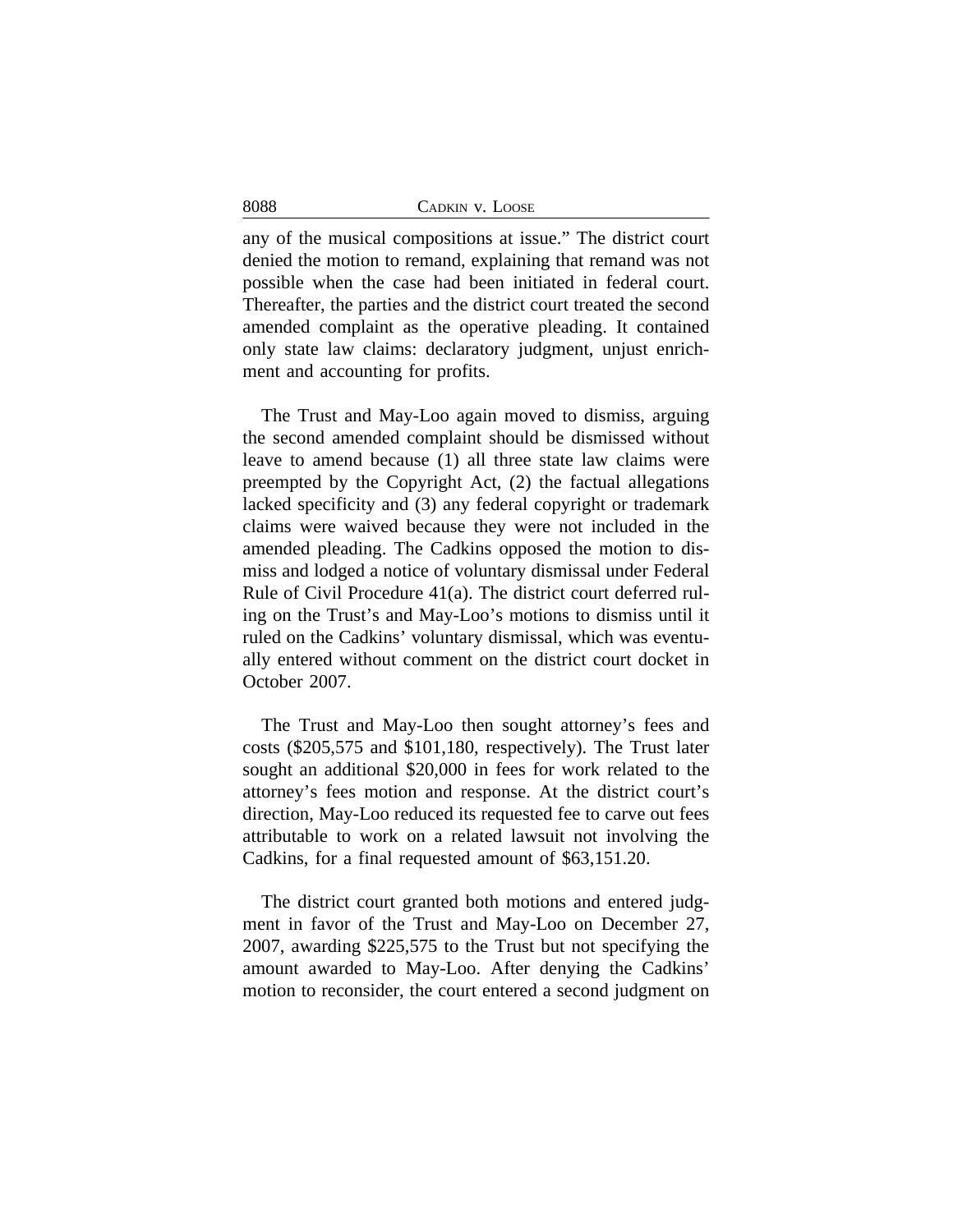| CADKIN V. LOOSE | 8089 |
|-----------------|------|
|-----------------|------|

February 11, 2008 in favor of May-Loo, specifying an award of \$63,151.20. The Cadkins timely appealed.**<sup>2</sup>**

#### **II. STANDARD OF REVIEW**

We review an award of attorney's fees under the Copyright Act for abuse of discretion. *See Traditional Cat Ass'n, Inc. v. Gilbreath*, 340 F.3d 829, 833 (9th Cir. 2003). "A district court abuses its discretion when its decision is based on an inaccurate view of the law or a clearly erroneous finding of fact." *Id.*

#### **III. DISCUSSION**

#### **A. Jurisdiction**

Initially, we address our jurisdiction to consider the Cadkins' appeal of the order awarding the Trust attorney's fees. The Trust maintains we lack jurisdiction because the Cadkins' notice of appeal listed only the February 11, 2008 judgment (and did not explicitly list the December 27, 2007 judgment) on the line specifying the order being appealed. We reject this argument.

**[1]** "When a party seeks to argue the merits of an order that does not appear on the face of the notice of appeal, we consider: (1) whether the intent to appeal a specific judgment can be fairly inferred and (2) whether the appellee was prejudiced by the mistake." *Le v. Astrue*, 558 F.3d 1019, 1022-23 (9th Cir. 2009) (internal quotation marks omitted). "In determining whether intent and prejudice are present, we consider first,

**<sup>2</sup>**Although the district court docket sheet reflects a *filed* date of December 21, 2007 for the judgment awarding the Trust attorney's fees, the docket reflects an *entered* date of December 27. Because December 27 is the date judgment was entered, *see* Fed. R. App. P. 4(a)(1) & (7); *United States v. Depew*, 210 F.3d 1061, 1065 (9th Cir. 2000), the notice of appeal was timely with respect to that judgment, *see* Fed. R. App. P. 4(a)(4)(A) (stating time to file notice of appeal does not run until district court resolves timely motion to reconsider).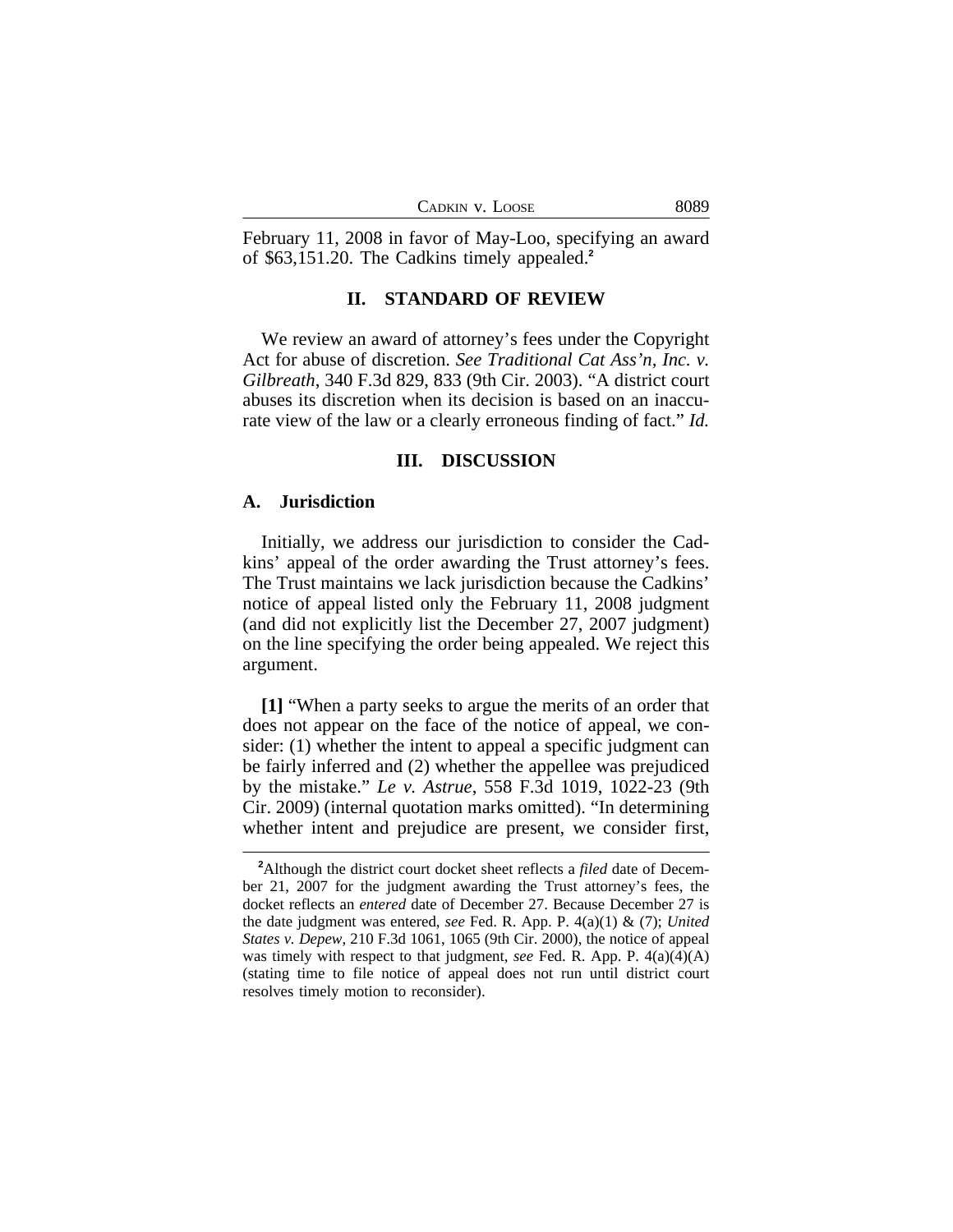whether the affected party had notice of the issue on appeal; and, second, whether the affected party had an opportunity to fully brief the issue." *Id.* (internal quotation marks omitted).

**[2]** The notice of appeal refers to "*judgments* re: costs/attorneys' fees" (emphasis added), indicating the Cadkins wished to appeal both the February 11 judgment in favor of May-Loo and the December 27 judgment in favor of the Trust. Moreover, the notice of appeal notification form filed concurrently with the notice of appeal identifies two "12/27/07" items on the line specifying the orders or judgments being appealed, and the Trust had the opportunity to fully brief the propriety of the attorney's fees award on appeal. The Trust plainly had notice the Cadkins were appealing the judgment in the Trust's favor and had ample opportunity to address the merits of that issue.

## **B. Attorney's Fees under the Copyright Act**

**[3]** Section 505 of the Copyright Act provides:

In any civil action under this title, the court in its discretion may allow the recovery of full costs by or against any party other than the United States or an officer thereof. Except as otherwise provided by this title, the court may also award a reasonable attorney's fee to the prevailing party as part of the costs.

17 U.S.C. § 505. District courts have two tasks in applying § 505: first, deciding whether an award of attorney's fees is appropriate and, second, calculating the amount of the award. *See Gilbreath*, 340 F.3d at 832-33. District courts have discretion to award attorney's fees to prevailing parties under the Copyright Act, but that discretion is triggered only if the party in fact prevailed on the copyright claim. *See* 17 U.S.C. § 505; *Fantasy, Inc. v. Fogerty*, 94 F.3d 553, 555 (9th Cir. 1996) (holding "an award of attorney's fees to a *prevailing* defendant that furthers the underlying purposes of the Copyright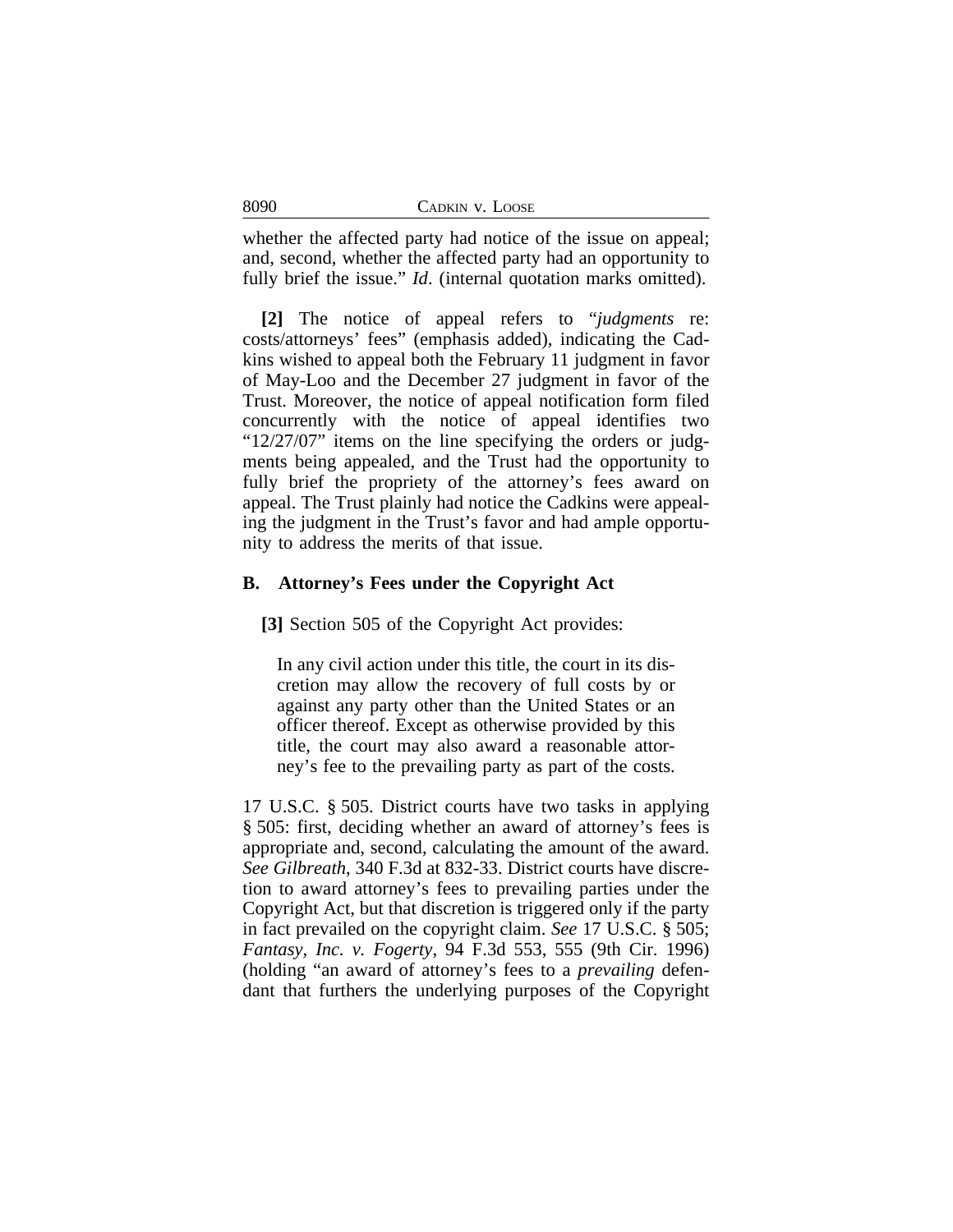Act is reposed in the sound discretion of the district courts" (emphasis added)).

#### 1. *Prevailing party status under the Copyright Act*

The district court found the Trust and May-Loo were prevailing parties, relying on our 1941 decision in *Corcoran*, 121 F.2d 575. The district court was correct to follow controlling circuit precedent, but we now overrule *Corcoran* because it is "clearly irreconcilable" with the Supreme Court's subsequent decision in *Buckhannon*. *Miller*, 335 F.3d at 893.

**[4]** In *Corcoran*, the district court denied defendants' motion to dismiss but granted their motion for a more definite statement on a copyright claim. Rather than amending the complaint, plaintiff voluntarily dismissed without prejudice, and the district court ultimately awarded defendants attorney's fees. We rejected plaintiff's contention that dismissal without prejudice does not confer prevailing party status under the Copyright Act.

The authority given is not in terms limited to the allowance of fees to a party who prevails only after a trial on the merits. Where, as here, a defendant has been put to the expense of making an appearance and of obtaining an order for the clarification of the complaint, and the plaintiff then voluntarily dismisses without amending his pleading, the party sued is the prevailing party within the spirit and intent of the statute even though he may, at the whim of the plaintiff, again be sued on the same cause of action.

*Corcoran*, 121 F.2d at 576. Although we have not cited *Corcoran* in subsequent decisions applying the Copyright Act's attorney's fees provision, neither have we overruled or questioned its continuing viability.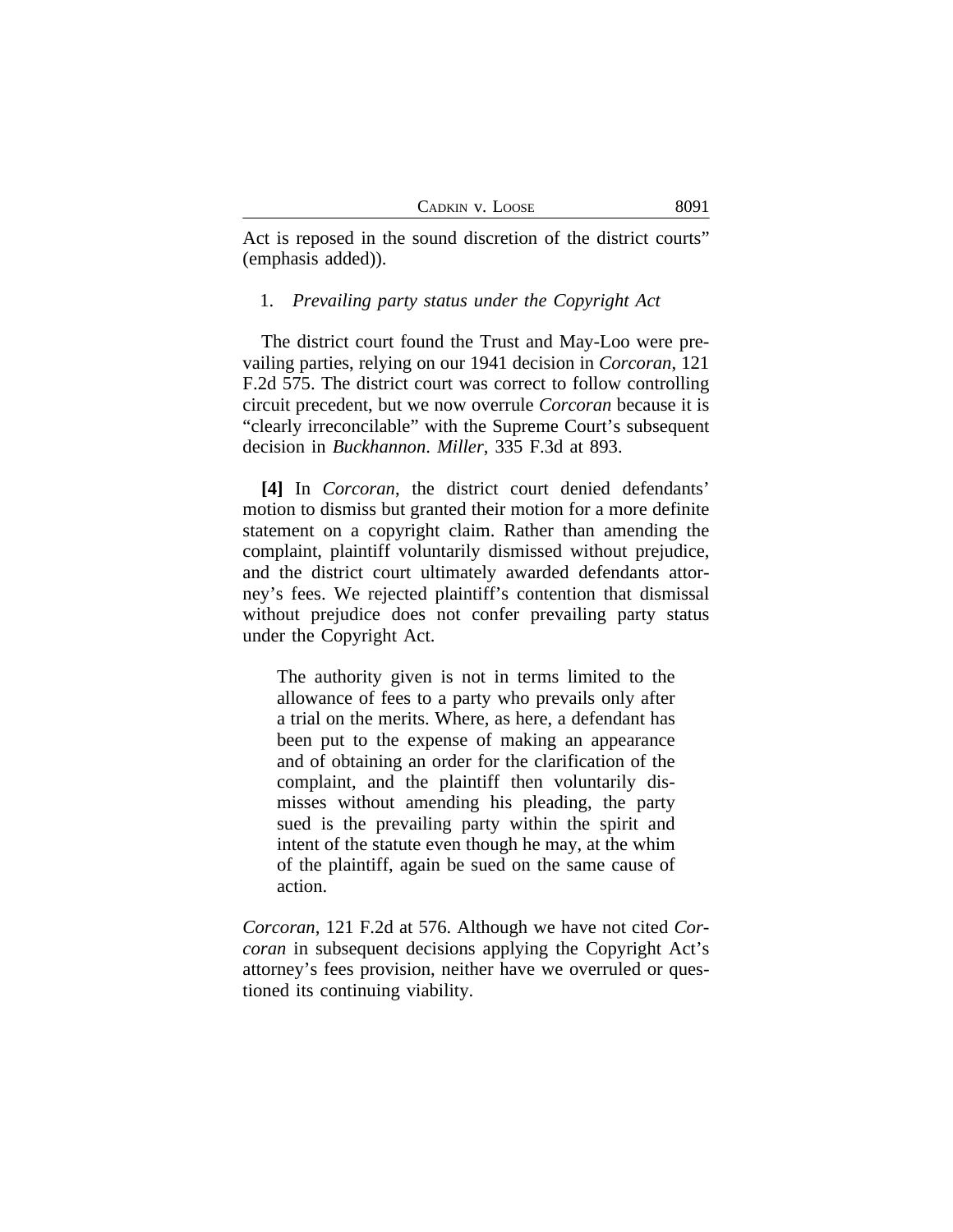**[5]** In *Buckhannon*, however, the Supreme Court held a plaintiff was not a prevailing party under the FHAA when the "lawsuit brought about a voluntary change in the defendant's conduct" without a "judgment on the merits or a courtordered consent decree." 532 U.S. at 600. Relying on the definition of prevailing party in Black's Law Dictionary, the Court concluded "a 'prevailing party' is one who has been awarded some relief by the court." *Id*. at 603. The key inquiry is whether some court action has created a "material alteration of the legal relationship of the parties." *Id*. at 604 (internal quotation marks omitted).

**[6]** In *Oscar*, 541 F.3d at 981, we followed *Buckhannon* in deciding whether an involuntary dismissal without prejudice conferred prevailing party status on the defendant in a lawsuit under the Individuals with Disabilities Education Act. Because "a dismissal without prejudice is not a decision on the merits" and plaintiff was free to re-file his complaint in federal court, "dismissal without prejudice does not alter the legal relationship of the parties because the defendant remains subject to the risk of re-filing." *Id*. *Oscar* distinguished *Miles v. California*, 320 F.3d 986 (9th Cir. 2003), in which we applied *Buckhannon* and concluded a dismissal of a claim under the Americans with Disabilities Act (ADA) without prejudice to plaintiff's right to seek relief in state court did confer prevailing party status on the defendant. This was so because "[t]he dismissal eliminates the federal ADA claim from further proceedings in federal court and thus has changed the legal relationship of Miles with respect to the State." *Id*. at 989; *see Oscar*, 541 F.3d at 982.

**[7]** We conclude *Corcoran* cannot be reconciled with *Buckhannon*'s material alteration test. First, *Corcoran* focused on the expense the defendants incurred and expressly disregarded that the parties' legal relationship had not changed as a result of the voluntary dismissal. *See Corcoran*, 121 F.2d at 576 (holding defendant to be prevailing party "even though he may, at the whim of the plaintiff, again be sued on the same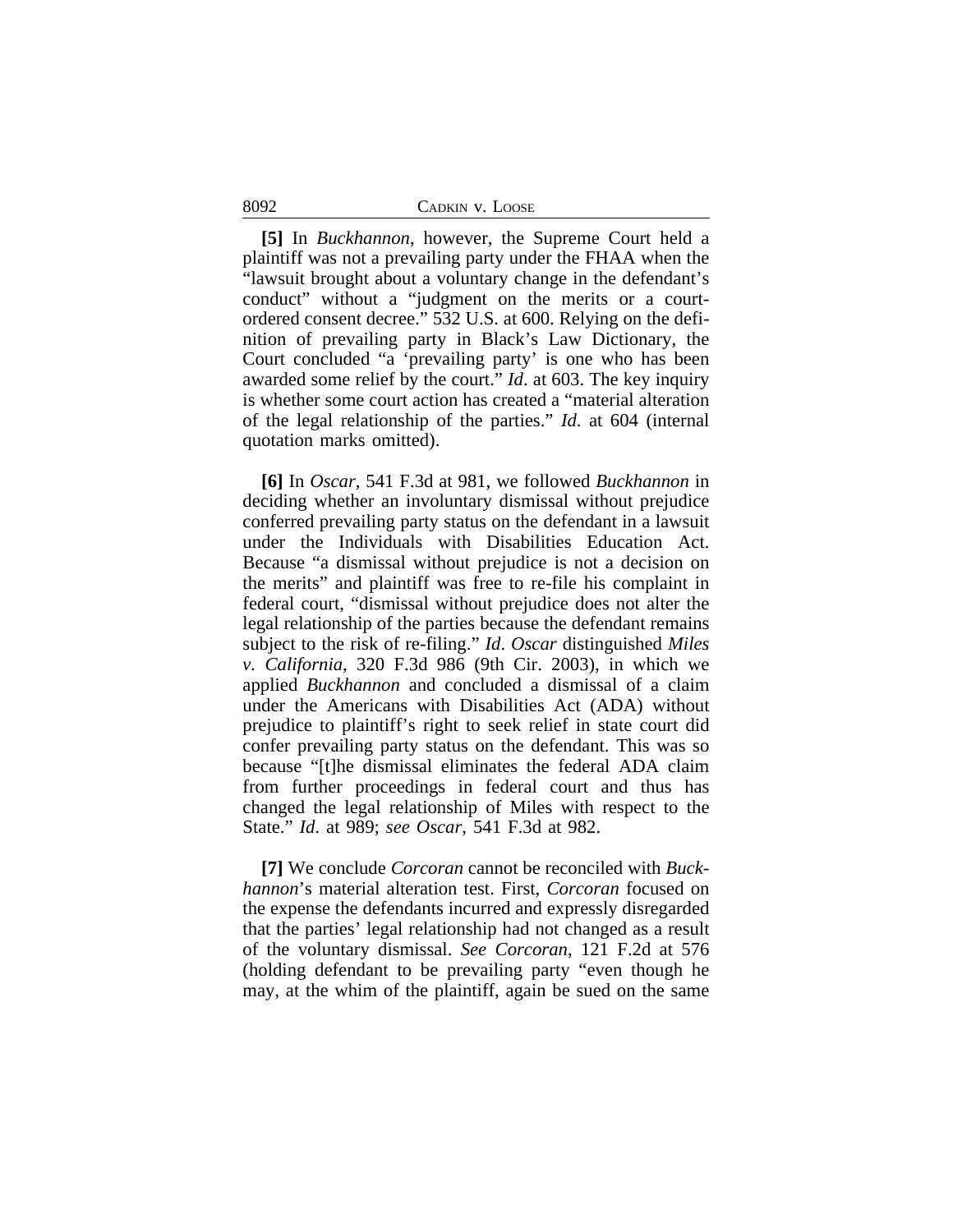CADKIN V. LOOSE 8093

cause of action"). Second, we construed "prevailing party" in light of the policies underlying the Copyright Act, rather than relying on the plain meaning of the phrase as the Supreme Court did in *Buckhannon*. *See Buckhannon*, 532 U.S. at 607 (suggesting legislative history would not overcome plain meaning of "prevailing party"). Although the Trust and May-Loo are correct that *Buckhannon* was not a copyright case, the distinction is immaterial. As discussed, we have understood the Court's construction of "prevailing party" applies to federal fee shifting statutes other than the FHAA that contain that phrase, which is appropriate given the Court's reliance on a dictionary definition for its holding. *See Buckhannon*, 532 U.S. at 603.

**[8]** Accordingly, we hold the material alteration test the Supreme Court articulated in *Buckhannon* governs the prevailing party inquiry under § 505 of the Copyright Act and overrule *Corcoran* to the extent it is inconsistent with *Buckhannon*. *See Miller*, 335 F.3d at 893. Our holding is consistent with every circuit court that has considered whether *Buckhannon* governs prevailing party status under the Copyright Act. *See, e.g.*, *Riviera Distribs., Inc. v. Jones*, 517 F.3d 926, 928 (7th Cir. 2008) (holding voluntary dismissal with prejudice of copyright claims confers prevailing party status on defendants under *Buckhannon*); *Torres-Negron v. J & N Records, LLC*, 504 F.3d 151, 164 & n.9 (1st Cir. 2007) (holding *Buckhannon* material alteration test applies to copyright claims and concluding dismissal for lack of subject matter jurisdiction does not confer prevailing party status); *see also Bridgeport Music, Inc. v. London Music, U.K.*, 226 F. App'x 491, 493-94 (6th Cir. 2007) (unpublished) (applying *Buckhannon* to copyright claims).

#### 2. *Material alteration in legal relationship*

**[9]** This was the Cadkins' first voluntary dismissal of copyright claims against the Trust and May-Loo. Although the notice of dismissal did not state whether the voluntary dis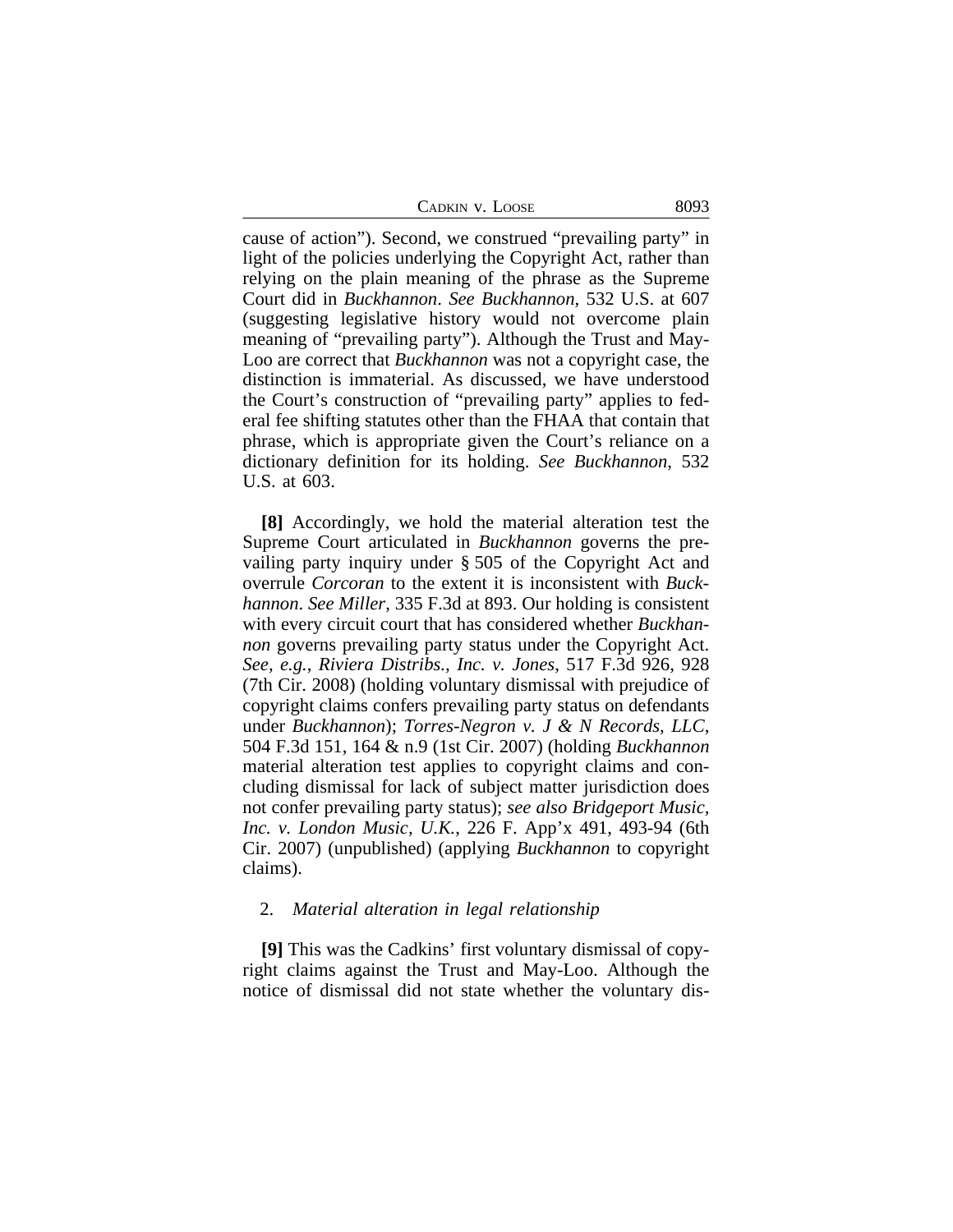8094 CADKIN v. LOOSE

missal was with or without prejudice, "[u]nless the notice or stipulation states otherwise, [a first voluntary] dismissal is without prejudice." Fed. R. Civ. P. 41(a)(1)(B); *see also City of S. Pasadena v. Mineta*, 284 F.3d 1154, 1157 & n.2 (9th Cir. 2002) (noting first voluntary dismissal is without prejudice unless otherwise specified). The Cadkins' voluntary dismissal "does not alter the legal relationship of the parties because [the Trust and May-Loo] remain<sup>[]</sup> subject to the risk of refiling" following a dismissal without prejudice. *Oscar*, 541 F.3d at 981. We therefore hold the Trust and May-Loo are not prevailing parties and are not entitled to attorney's fees. *See id*. at 982.

We are not persuaded by either of the Trust's and May-Loo's arguments why *Oscar* does not control here. First, the Trust and May-Loo maintain the legal relationship between the parties changed because the Cadkins waived the copyright claim by omitting it from the second amended complaint, making the voluntary dismissal equivalent to a dismissal with prejudice as to that claim. Although we have consistently held "all causes of action alleged in an original complaint which are not alleged in an amended complaint are waived," *Marx v. Loral Corp.*, 87 F.3d 1049, 1055 (9th Cir. 1996) (internal quotation marks and alteration omitted), we have never applied this waiver rule to a new lawsuit filed after a voluntary dismissal without prejudice. In fact, we have squarely held waiver in one lawsuit does not carry over to a subsequent lawsuit following a voluntary dismissal without prejudice under Rule 41(a). In *City of South Pasadena*, 284 F.3d at 1156, the city filed a lawsuit against the state of California, which failed to invoke sovereign immunity, but the city then voluntarily dismissed the lawsuit without prejudice and filed a new cause of action containing many of the same claims. When the state invoked sovereign immunity in the second lawsuit, the district court found the state had waived that defense by failing to assert it in the original lawsuit. *See id*. On appeal, we held the state had waived immunity in the prior lawsuit, but that waiver had no effect on the new lawsuit fol-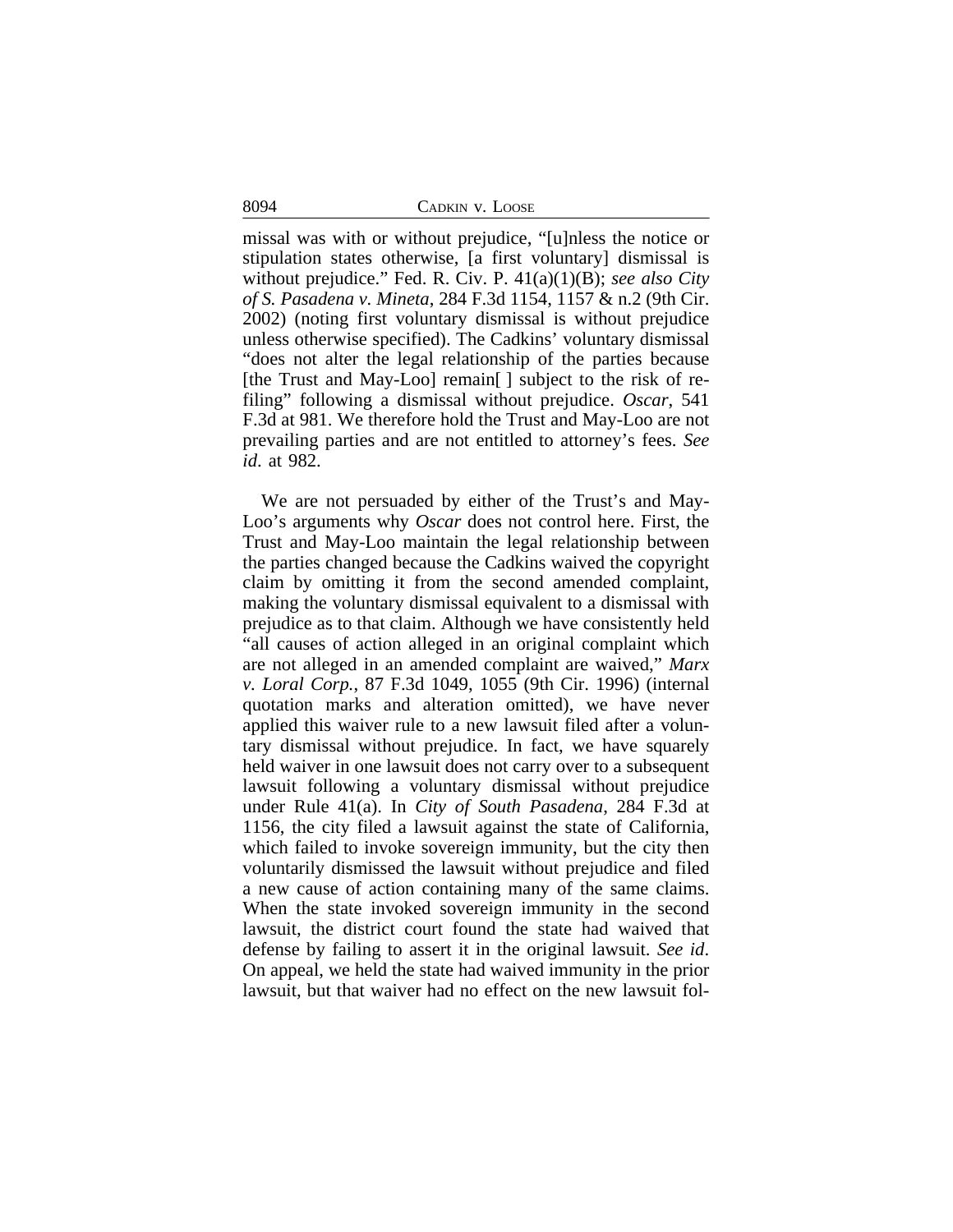CADKIN V. LOOSE 8095

lowing the voluntary dismissal: "The city . . . voluntarily dismissed [the first] action pursuant to [Rule]  $41(a)(1)(ii)$ . This was the city's first voluntary dismissal, and it was therefore without prejudice. Such a dismissal leaves the situation as if the action never had been . . . . We have adhered slavishly to this interpretation of Rule 41(a)." *Id*. at 1157 (internal quotation marks and footnote omitted). Rejecting the city's argument that there is no categorical rule that waiver of sovereign immunity cannot carry over to a subsequent action, we held "[Rule]  $41(a)(1)$  provides a categorical rule that is much broader — one that disallows the 'carry-over' of *any* waivers from a voluntarily dismissed action to its reincarnation." *Id*. at 1158. The Trust's and May-Loo's attempt to differentiate between waiver of affirmative defenses and waiver of claims is a distinction without significance in light of our characterization of Rule 41(a) as a *categorical* rule.

The Trust and May-Loo also argue the district court's two prior dismissals of the copyright claims are sufficient to confer prevailing party status on them, relying on *Watson v. County of Riverside*, 300 F.3d 1092, 1093 (9th Cir. 2002) (upholding attorney's fees award to plaintiff who had obtained preliminary injunction, but no other relief). Their reliance on *Watson* is misplaced. There, plaintiff obtained a preliminary injunction to prevent his government employer from presenting certain information at an administrative termination hearing, but his claim for permanent injunctive relief became moot when the administrative hearing was completed. *See id*. at 1094. "Having succeeded in winning a preliminary injunction that prevented the use of his report at the administrative hearing, [plaintiff] obtained significant, court-ordered relief that accomplished one of the main purposes of his lawsuit." *Id*. at 1096. The change in the employer's behavior "carrie[d] all the 'judicial imprimatur' necessary to satisfy *Buckhannon*." *Id*.; *see also Buckhannon*, 532 U.S. at 603 (holding " 'a prevailing party' is one who has been awarded some relief by the court"). In contrast, the Trust and May-Loo remain subject to the risk that the Cadkins will refile their